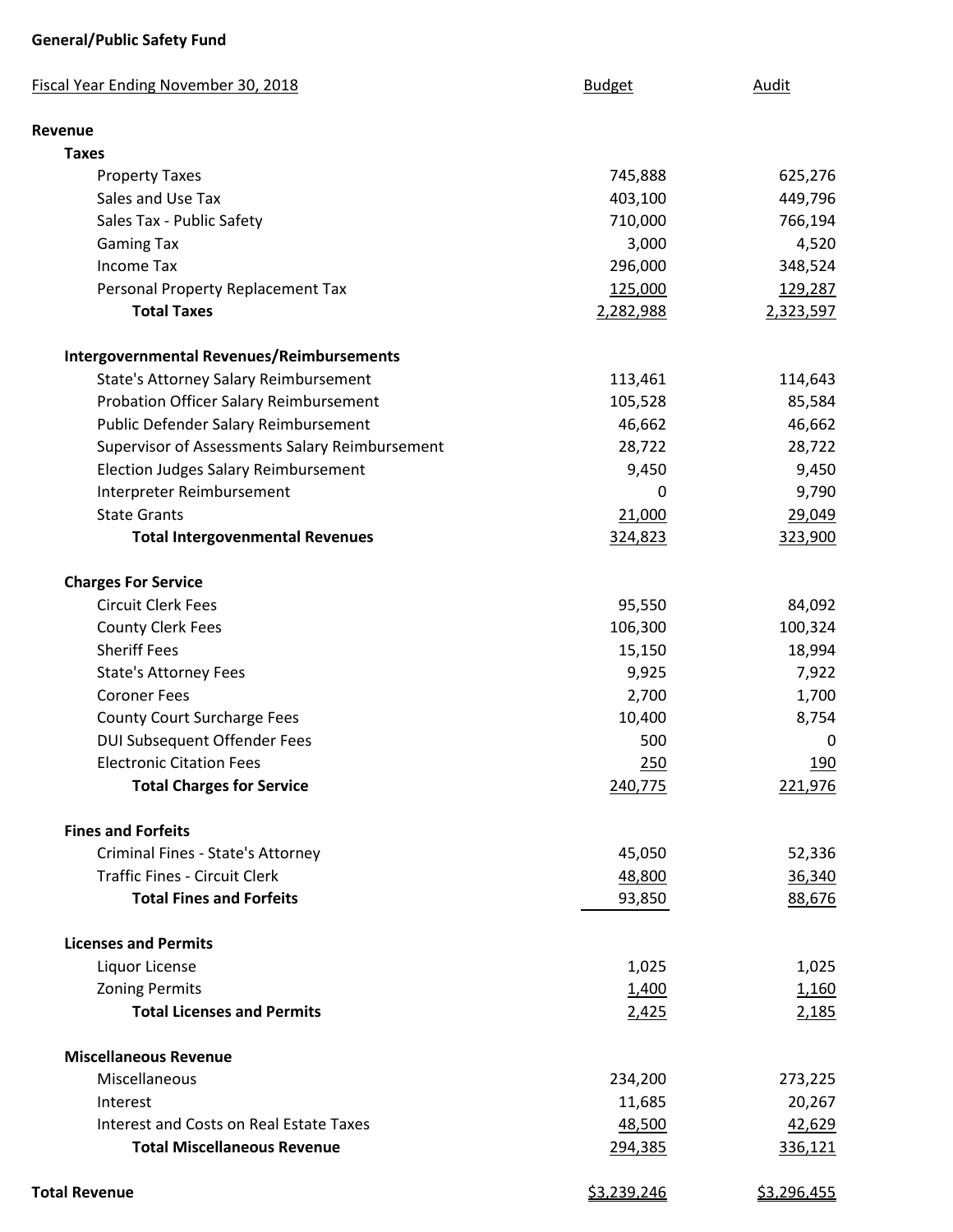| Fiscal Year Ending November 30, 2018         | <b>Budget</b> | Audit              |
|----------------------------------------------|---------------|--------------------|
| <b>Expenditures</b>                          |               |                    |
| <b>County Offices</b>                        |               |                    |
| Circuit Clerk Office                         | 218,622       | 199,003            |
| <b>State's Attorney Office</b>               | 269,404       | 248,637            |
| <b>Probation Office</b>                      | 174,613       | 173,880            |
| County Clerk's Office                        | 469,151       | 354,048            |
| <b>Treasurer's Office</b>                    | 279,172       | 231,418            |
| Supervisor of Assessment's Office            | 139,057       | 107,681            |
| Death Examiner's Office                      | 31,701        | 17,438             |
| <b>Board of Review</b>                       | 11,000        | 9,080              |
| <b>County Board</b>                          | 135,764       | 90,340             |
| Insurance Risk Manager                       | 16,789        | 12,958             |
| Civil Defense Office                         | 30,755        | 18,922             |
| Zoning Office                                | 28,146        | 27,071             |
| Sheriff's Office                             | 795,452       | 720,243            |
| <b>Public Defender's Office</b>              | 90,000        | 90,000             |
| <b>Total County Offices</b>                  | 2,689,626     | 2,300,719          |
| <b>General Government</b>                    |               |                    |
| Custodian                                    | 48,853        | 36,936             |
| <b>Dispatching Expense</b>                   | 41,600        | 41,600             |
| Electric                                     | 27,750        | 27,924             |
| Gas                                          | 2,000         | 1,861              |
| Water                                        | 2,500         | 1,888              |
| Telephone                                    | 17,500        | 15,177             |
| Maintenance                                  | 29,150        | 28,402             |
| <b>Attorney Fees</b>                         | 47,000        | 37,452             |
| <b>Dieting Jurors</b>                        | 300           | 42                 |
| <b>Jurors Fees</b>                           | 3,000         | 2,443              |
| Registrar - Vital Records                    | 200           | 0                  |
| Aid to County on Aging                       | 5,000         | 5,000              |
| <b>Auditing County Records</b>               | 39,150        | 38,325             |
| VA Medical and Mileage Assistance            | 100           | 0                  |
| <b>Burial for Verterans and Dependents</b>   | 1,100         | 0                  |
| Supplemental Salary for Judges               | 1,800         | 0                  |
| <b>Judges Office Expense</b>                 | 3,700         | 1,207              |
| Cass Citizens Scholar                        | 5,000         | 5,000              |
| Interpreter Expense                          | 12,500        | 11,685             |
| Coroner Death Certificate Grant Expense      | 4,500         | 0                  |
| <b>Employee Education Assistance</b>         | 500           | 0                  |
| <b>CIC Support and Training</b>              | 9,305         | 8,925              |
| Real Estate Tax System                       | 32,444        | 32,444             |
| Intra-Governmental and Econcomic Development | 19,000        | 12,690             |
| Contingent                                   | 53,314        | 0                  |
| <b>Animal Control Contract</b>               | 19,462        | 19,462             |
| County Share Educational Service Region      | 33,963        | 33,963             |
| <b>Total General Government</b>              | 460,691       | 362,426            |
| <b>Total Expenditures</b>                    | \$3,150,317   | <u>\$2,663,145</u> |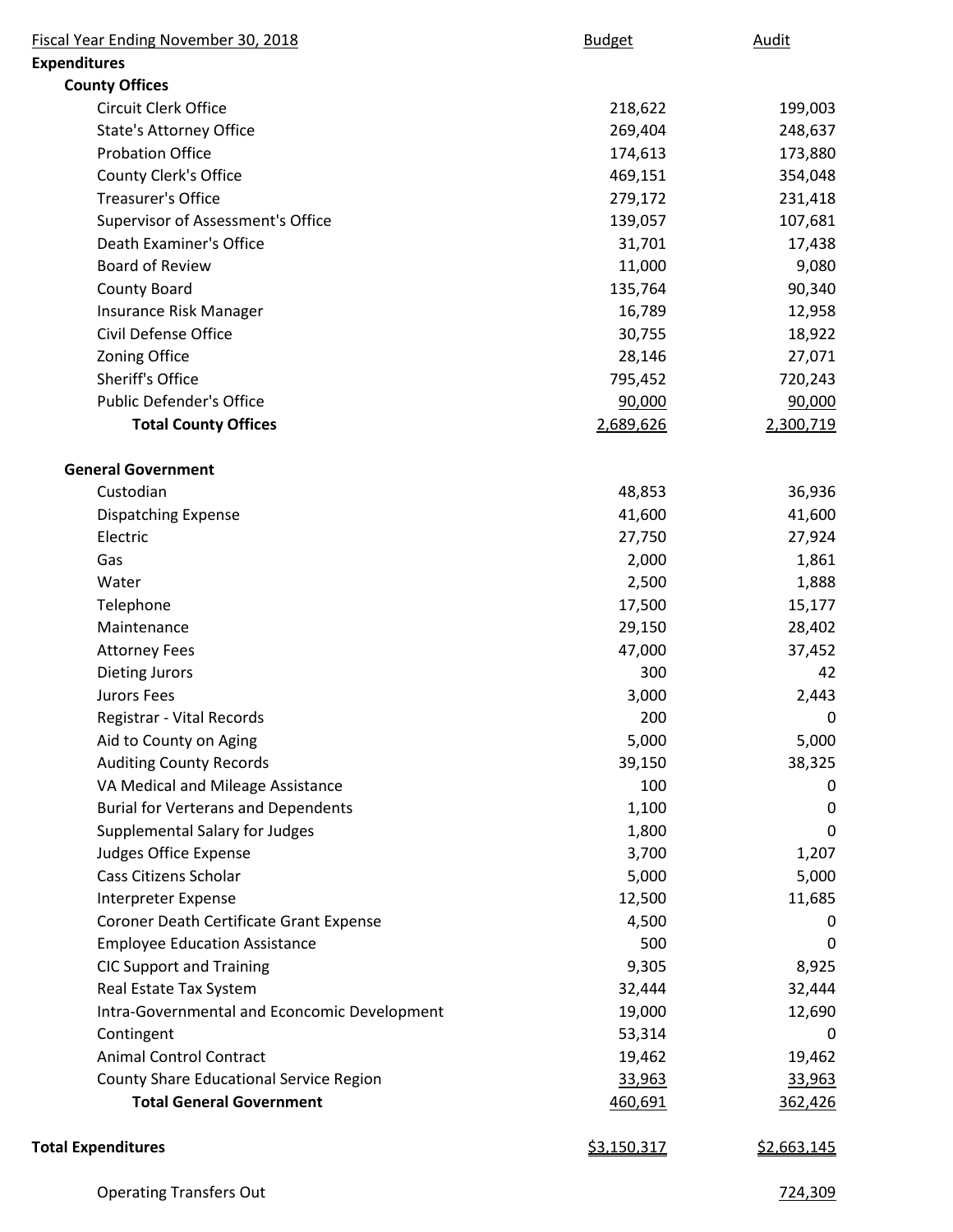| Fiscal Year Ending November 30, 2018      | <b>Budget</b> | Audit       |
|-------------------------------------------|---------------|-------------|
| <b>Special Revenue Funds</b>              |               |             |
| <b>Bailiff Security Fund</b>              |               |             |
| <b>Total Revenues</b>                     | 7,730         | 6,667       |
| <b>Total Expenditures</b>                 | 10,000        | 7,571       |
| <b>Election Fund</b>                      |               |             |
| <b>Total Revenues</b>                     | 205           | 407         |
| <b>Total Expenditures</b>                 | 0             | $\pmb{0}$   |
| Liability Insurance Fund                  |               |             |
| <b>Total Revenues</b>                     | 547,025       | 545,378     |
| <b>Total Expenditures</b>                 | 244,400       | 163,982     |
| <b>Operating Transfer Out</b>             | $\mathbf 0$   | 396,095     |
| Worker Safety Incentive Fund              |               |             |
| <b>Total Revenues</b>                     | 35            | 43          |
| <b>Total Expenditures</b>                 | 0             | $\mathbf 0$ |
| Document Storage Fund                     |               |             |
| <b>Total Revenues</b>                     | 16,745        | 15,856      |
| <b>Total Expenditures</b>                 | 265,000       | 128,400     |
| <b>Economic Development Fund</b>          |               |             |
| <b>Total Revenues</b>                     | 385           | 62,415      |
| <b>Total Expenditures</b>                 | $\mathbf 0$   | 82,646      |
| County Law Library Fund                   |               |             |
| <b>Total Revenues</b>                     | 4,710         | 4,896       |
| <b>Total Expenditures</b>                 | 1,000         | 0           |
| <b>Tax Sale Trustee Fund</b>              |               |             |
| <b>Total Revenues</b>                     | 1,515         | 1,111       |
| <b>Total Expenditures</b>                 | 2,000         | 326         |
| <b>Indemnity Fund</b>                     |               |             |
| <b>Total Revenues</b>                     | 5,530         | 5,518       |
| <b>Total Expenditures</b>                 | 5,000         | $\mathbf 0$ |
| Illinois Municipal Retirement and SS Fund |               |             |
| <b>Total Revenues</b>                     | 581,495       | 582,996     |
| <b>Total Expenditures</b>                 | 581,112       | 560,131     |
| Enhanced 911                              |               |             |
| <b>Total Revenues</b>                     | 328,015       | 408,428     |
| <b>Total Expenditures</b>                 | 353,580       | 298,631     |
| <b>Highway Fund</b>                       |               |             |
| <b>Total Revenues</b>                     | 315,540       | 278,498     |
| <b>Operating Transfers In</b>             | 0             | 587,616     |
| <b>Total Expenditures</b>                 | 1,268,000     | 732,605     |
|                                           |               |             |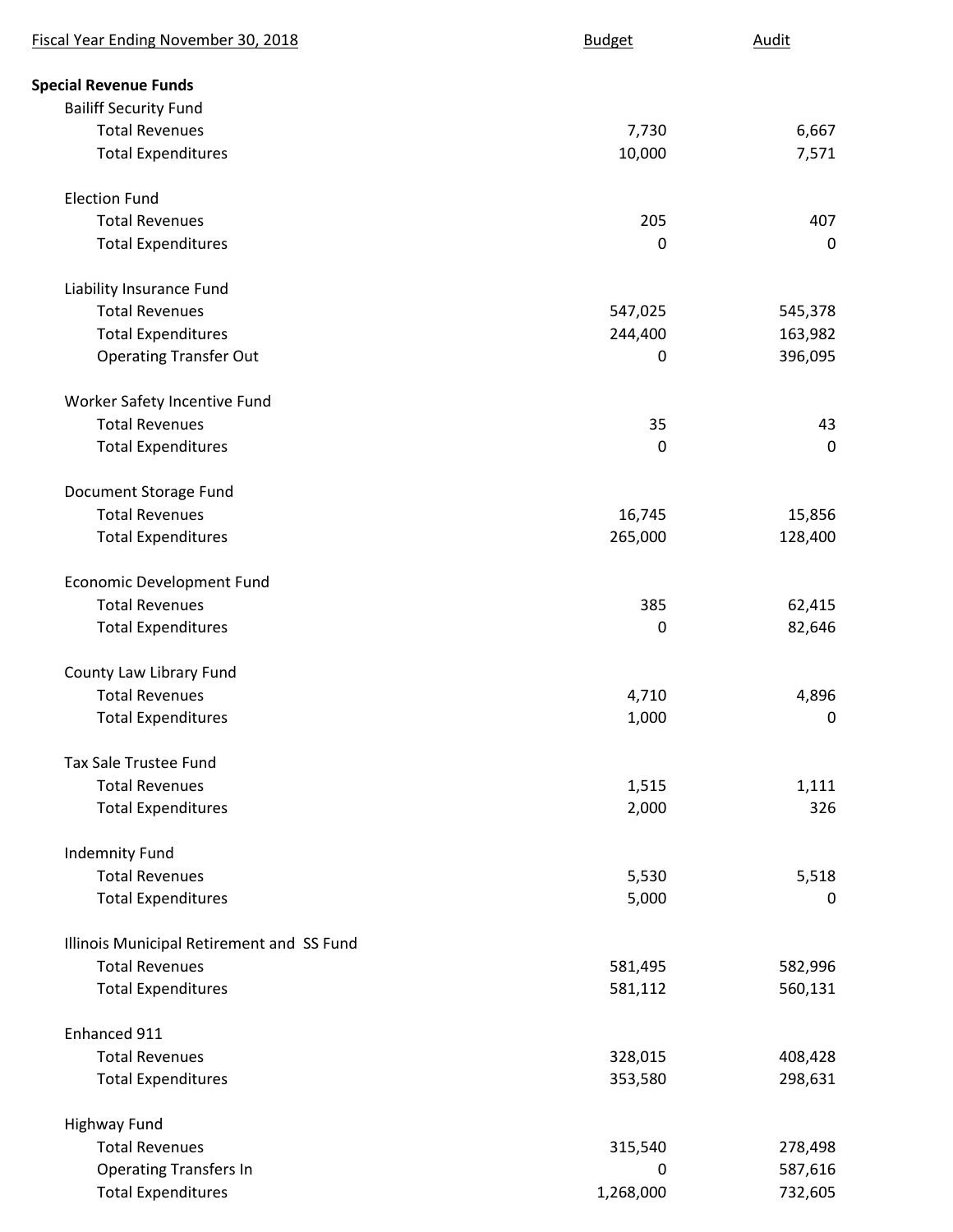| Fiscal Year Ending November 30, 2018      | <b>Budget</b> | Audit       |
|-------------------------------------------|---------------|-------------|
| County Bridge Fund                        |               |             |
| <b>Total Revenues</b>                     | 87,655        | 104,053     |
| <b>Total Expenditures</b>                 | 330,000       | 44,808      |
| <b>Operating Transfers Out</b>            | 0             | 25,880      |
| County Motor Fuel Tax Fund                |               |             |
| <b>Total Revenues</b>                     | 411,825       | 443,305     |
| <b>Total Expenditures</b>                 | 96,000        | 187,281     |
| <b>Operating Transfers Out</b>            | 0             | 318,000     |
| Federal Aid Secondary Matching Fund       |               |             |
| <b>Total Revenues</b>                     | 378,425       | 212,454     |
| <b>Operating Transfers In</b>             | 0             | 123,248     |
| <b>Total Expenditures</b>                 | 440,000       | 286,198     |
| <b>County Health Fund</b>                 |               |             |
| <b>Total Revenues</b>                     | 5,822,033     | 6,530,913   |
| <b>Total Expenditures</b>                 | 5,806,533     | 5,981,215   |
| Circuit Clerk Op Add-On Fund              |               |             |
| <b>Total Revenues</b>                     | 3,565         | 3,233       |
| <b>Total Expenditures</b>                 | 1,000         | 0           |
| <b>Tuberculosis Fund</b>                  |               |             |
| <b>Total Revenues</b>                     | 26,525        | 26,643      |
| <b>Total Expenditures</b>                 | 25,820        | 5,321       |
| Circuit Clerk - Child Support Fund        |               |             |
| <b>Total Revenues</b>                     | 8,950         | 10,450      |
| <b>Total Expenditures</b>                 | 0             | 0           |
| <b>State's Attorney Automation Fund</b>   |               |             |
| <b>Total Revenues</b>                     | 1,260         | 933         |
| <b>Total Expenditures</b>                 | 2,000         | 0           |
| <b>Animal Control Fund</b>                |               |             |
| <b>Total Revenues</b>                     | 93,652        | 85,343      |
| <b>Total Expenditures</b>                 | 93,652        | 96,222      |
| Circuit Clerk - Automation Fund           |               |             |
| <b>Total Revenues</b>                     | 7,895         | 8,771       |
| <b>Total Expenditures</b>                 | 25,000        | 24,703      |
| <b>County Treasurer - Automation Fund</b> |               |             |
| <b>Total Revenues</b>                     | 5,515         | 5,930       |
| <b>Total Expenditures</b>                 | 15,000        | $\mathbf 0$ |
| Law Enforcement Drug Fund                 |               |             |
| <b>Total Revenues</b>                     | 95            | 100         |
| <b>Total Expenditures</b>                 | 15,000        | $\mathbf 0$ |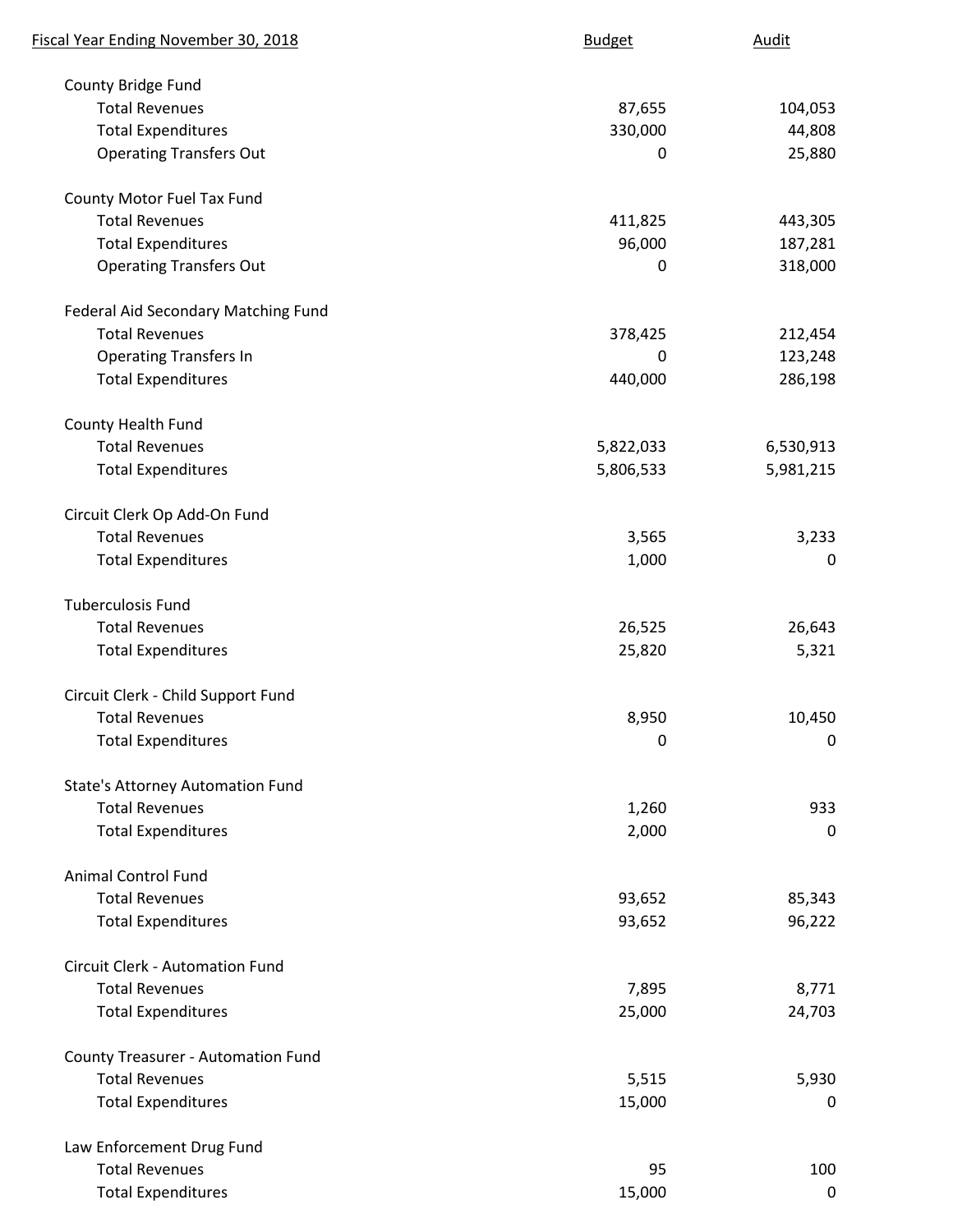| Fiscal Year Ending November 30, 2018 | <b>Budget</b> | Audit       |
|--------------------------------------|---------------|-------------|
| <b>Probation Service Fee Fund</b>    |               |             |
| <b>Total Revenues</b>                | 46,345        | 36,463      |
| <b>Total Expenditures</b>            | 30,000        | 15,728      |
| Capital Improvement Fund             |               |             |
| <b>Total Revenues</b>                | 50            | 365         |
| <b>Operating Transfers In</b>        | 0             | 200,000     |
| <b>Total Expenditures</b>            | 50,000        | 12,309      |
| Police Vehicle Fund                  |               |             |
| <b>Total Revenues</b>                | 950           | 977         |
| <b>Total Expenditures</b>            | 12,300        | $\mathbf 0$ |
| Self Health Insurance Fund           |               |             |
| <b>Total Revenues</b>                | 2,485         | 2,507       |
| <b>Total Expenditures</b>            | $\mathbf 0$   | $\mathbf 0$ |
| <b>DUI Fund</b>                      |               |             |
| <b>Total Revenues</b>                | 3,285         | 1,920       |
| <b>Total Expenditures</b>            | 15,000        | 17,027      |
| <b>GIS Special Revenue Fund</b>      |               |             |
| <b>Total Revenues</b>                | 55,875        | 54,093      |
| <b>Operating Transfers In</b>        | 0             | 7,000       |
| <b>Total Expenditures</b>            | 76,490        | 61,422      |
| Overall Economic Development Fund    |               |             |
| <b>Total Revenues</b>                | 13,280        | 16,075      |
| <b>Operating Transfers In</b>        | $\mathbf 0$   | 1,925       |
| <b>Total Expenditures</b>            | 13,265        | 18,000      |
| Sale in Error Fund                   |               |             |
| <b>Total Revenues</b>                | 10,320        | 9,443       |
| <b>Total Expenditures</b>            | 15,000        | 8,883       |
| County Employee Benefit Plan Fund    |               |             |
| <b>Total Revenues</b>                | 123,120       | 396,160     |
| <b>Operating Transfers In</b>        | 0             | 396,095     |
| <b>Total Expenditures</b>            | 660,000       | 813,962     |
| <b>Arrestees Medical Costs Fund</b>  |               |             |
| <b>Total Revenues</b>                | 3,045         | 2,305       |
| <b>Total Expenditures</b>            | 5,000         | 3,886       |
| Circuit Clerk - Electronic Citation  |               |             |
| <b>Total Revenues</b>                | 1,565         | 1,125       |
| <b>Total Expenditures</b>            | 0             | $\mathbf 0$ |
|                                      |               |             |